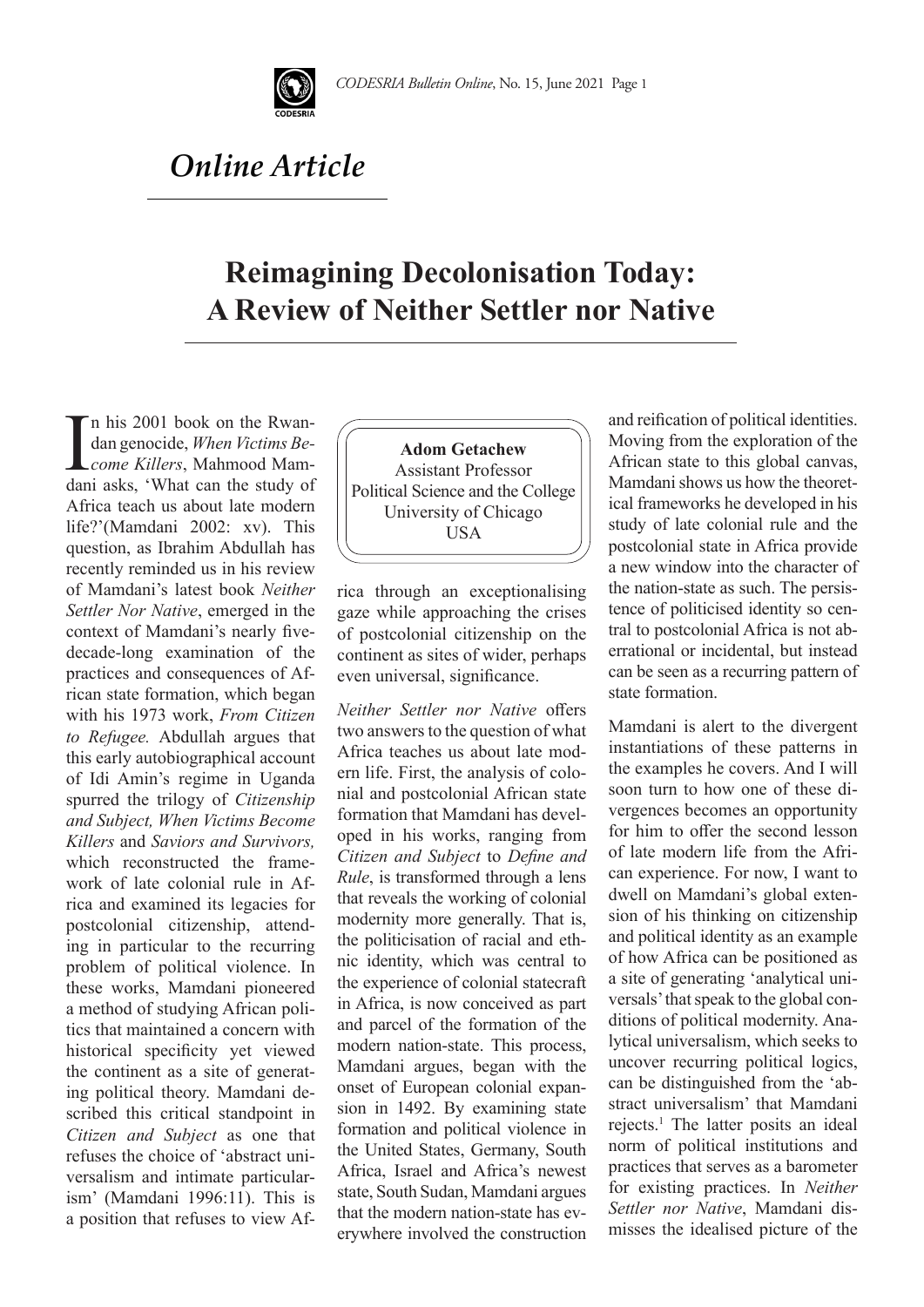nation-state, in which it is the product of an internal social contract and governed above all by an ethic of tolerance. His central interventions, that the nation-state is a colonial project and that it requires the manufacture of permanent majorities and minorities, identify general political dynamics of state formation. When viewed against the idealised picture of the nation-state, the African postcolonial state is exceptional or pathological. However, Mamdani shows that its historical trajectory is in fact the universal experience of the nation-state.

In Mamdani's work, Africa not only offers leverage for analysis of late modern life, but it can also be the grounds of building an alternative normative model to address the impasses of political modernity. Here, the example of the struggle against apartheid is especially significant. For Mamdani, the crucial turning point arrived in South Africa in the 1970s when student- and workerled mobilisations abandoned racebased resistance to forge crossracial alliances that would become the basis of a deracialised vision of political membership. He emphasises here the process of coalitionbuilding that helped to generate a wide political base internal to the country. The formation of this internal political coalition, he argues, was more important than the exiled ANC and international solidarity in the pivotal period of the last decades of apartheid. The recent general strike in Palestine, in which Palestinians on both sides of the green line participated, suggests the beginning of a similar stage in the struggle for Palestinian liberation.

South Africa's transition period also provides a second normative lesson, concerned with how a society can reckon with political violence. Mamdani contrasts South Africa's

framework of political justice with the criminal model of Nuremberg. The criminal model depoliticised Nazism, rendering its violence the responsibility of individual actors while ignoring the wider structures and political roots that had enabled its rise. Absent from this focus on individual perpetrators was attention to the economic elites (from German industrialists to foreign corporations), the intellectual classes and others who had supported Nazism and benefited from the regime. Despite the limits of the criminal framework, it has become a model of transitional justice in the post-Cold War moment, especially in postcolonial contexts. It has also been elevated to the wider stage of international justice through the International Criminal Court. The story of South Africa's transition is sometimes folded into this framework of transitional justice. Its Truth and Reconciliation Commission (TRC) has been replicated in other contexts of genocide, civil war and transitional justice. Despite the global celebration of the TRC, however, Mamdani de-emphasises it and centres, instead, the Convention for a Democratic South Africa (CODESA). CODESA, he argues, sought not punishment but reform. It was not the victor's justice, but a negotiated settlement that created a new political system in which apartheid's victims and critics as well as its supporters and beneficiaries were included as citizens.

At the various public discussions of *Neither Settler nor Native* since its publication late last year, the limits of the South African process of democratisation, particularly the ongoing demands for overcoming apartheid's economic hierarchies, have been raised. It is not that Mamdani thinks that the emergence of a multiracial and democratic South Africa has addressed the social and economic elements of the apartheid state. He argues instead that in the context of the negotiated process, the balance of forces between the anti-apartheid coalition on the one hand and the apartheid state and its supporters on the other hand did not allow for a more thoroughgoing challenge to the apartheid economy. He also suggests that by remaking the political community through a deracialised citizenship the negotiated settlement that ended apartheid created new terrain for demands for social and economic justice. Mamdani's disaggregation of political and economic justice in *Neither Settler nor Native* speaks to his longstanding concern to correct what he perceived as an overemphasis on political economy in the first generation of African Studies scholars after formal decolonisation. As he argued in *When Victims become Killers,* political identity has a distinct logic, which is neither reducible to nor exchangeable with marketbased identities. The achievement of the anti-apartheid struggle, on this view, was its successful deracialisation of political identity, such that equal citizenship could be realised by all South Africans.

Mamdani's efforts to draw out alternatives and possibilities from the history of political struggle in South Africa speaks to a commitment to a historically grounded political theory. As he notes in the introduction, historical narrative and normative ideals are entangled moments in the book. The normative is excavated from history; that is, normative horizons are immanent to Mamdani's analysis. They do not form an ideal theory that stands apart from political practices. Instead, they are disclosed in the modes of political contestation that are generated within and against its frameworks. The up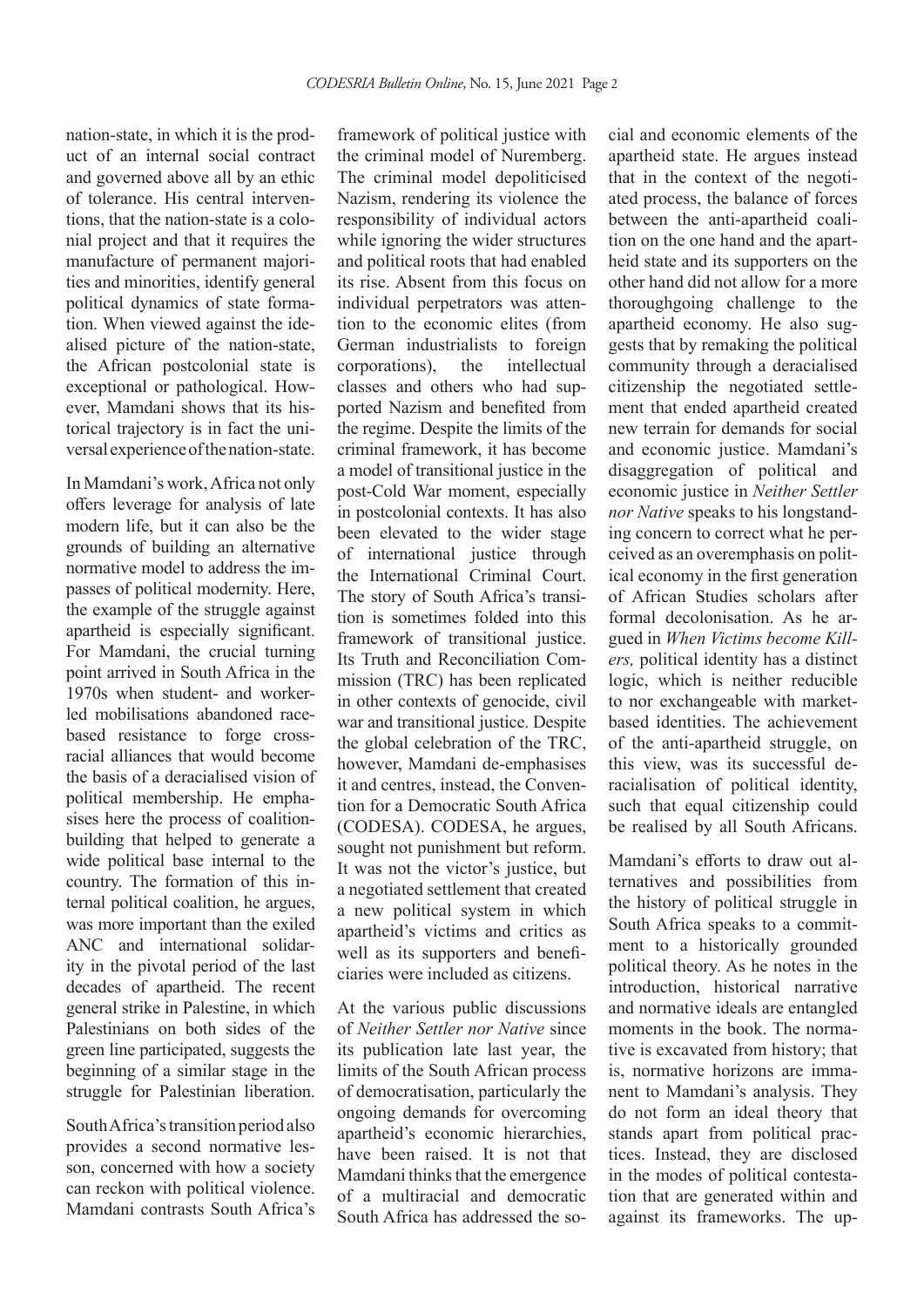shot of this mode of theorising is that it not only locates alternative trajectories within each historical context, but also points to the contingent political processes of coalition-building and the distribution of power within a political field, which are central to realising any political vision.

The connection between the narrative and the normative informs Mamdani's vision of political decolonisation. In the remaining space of this review, I would like to pose three questions about political decolonisation as both a narrative and normative project. Political decolonisation, Mamdani writes, is a two-sided process: externally, the assertion of independence from foreign rule, and internally, 'the reimagination and redefinition of the political community'. In Mamdani's account, 'epistemological revolution is closely tied to internal political revolution not throwing off outside rule but excising the ideology of political modernity internalised under colonialism' (2020: 34). I was struck by this pairing of epistemological and political decolonisation because critiques of 'epistemic injustice' and 'epistemic colonisation' as well as demands to 'decolonise knowledge' are recurring features of the contemporary political landscape, leading with South Africa, where #RhodesMustFall and #FeesMustFall have made the university a central site of contemporary decolonisation.

How should we think about Mamdani's call for 'epistemological revolution' in this wider context? Its explicit linkage to the reconstruction of political community seems to me to be a significant difference, and one that perhaps ties Mamdani's vision to earlier moments of anticolonial thought, like Fanon's, which viewed epistemic

decolonisation as a necessary part of their political project. One of Fanon's central critiques of nationalist parties was that their mimicry of European political institutions and practices failed to take seriously the specific social and political contexts of the colony, including especially the rural/urban divide. His famous call for stretching Marxist analysis appeared in the context of this critique as a call for developing social analyses and strategies of political mobilisation that would be adequate to the historical and political trajectories of the colonised world. Mamdani offers another possible example of epistemic revolution in *Define and Rule.* There he highlights the work of Nigerian historian, Yusuf Bala Usman, whose pioneering scholarship on precolonial Nigeria destabilises ethnic categories, highlighting alternative ways of imagining ethnic and religious pluralism. While Fanon emphasises the generation of new analysis and concepts from the experience of the colonial/ postcolonial world, Usman's contribution suggests a historical reconstruction that challenges what appear now to be stable, almost natural, configurations of ethnic politics. Where does the contemporary struggle for an 'epistemic revolution' overlap with and depart from these earlier examples? And what lessons, if any, might we learn from these efforts?

Mamdani models the epistemic revolution he calls for by locating the birth of the modern nation-state in 1492, rather than following the standard narrative in which the 1648 Peace of Westphalia is the originary moment of the modern state system. The implications of this reorientation are significant. Where 1492 points us to the birth of the state in conquest and genocide, 1648 points to a rosy dawn of toleration and state self-limitation. Where 1492 makes the extra-European world central to the story of the rise of the nation-state, 1648 is an entirely intra-European affair. Yet even as we take up this long imperial history of the nation-state, how do we think through important transformations of the nation-state, particularly the rise and universalisation of popular sovereignty and democracy in the nineteenth and especially twentieth centuries? Far from separate political forms, the democratic state and the nation-state were mutually entangled in this period. The numerical principle central to the democratic imaginary has contributed to enshrining majoritarianism as the only morally and politically legitimate form of rule.<sup>2</sup> Mamdani distinguishes between permanent majorities and political majorities, which are shifting democratic coalitions. 'From a democratic point of view,' Mamdani writes, 'majorities and minorities cannot precede the democratic process; rather, they must be its outcome' (Mamdani 2020: 339). Yet, in practice, democratic majorities and ascriptive permanent majorities are difficult to disentangle. Are there structures internal to democratic practices—electoral competition, partisan mobilisation, for example—that have entrenched the politicisation of identity? And if democratic practices have contributed to the calcification of permanent majorities and minorities, how might we rethink democratic politics in the present?

Finally, I would like to turn to the call to decouple the nation from the state, which is part of Mamdani's vision of political decolonisation. This 'relationship between state and nation', Mamdani argues, 'produces a vicious cycle whereby the nation imagines that state as its protector and aggrandizer, the state fulfills the role, and the nation's investment in the state's bestowals of privilege